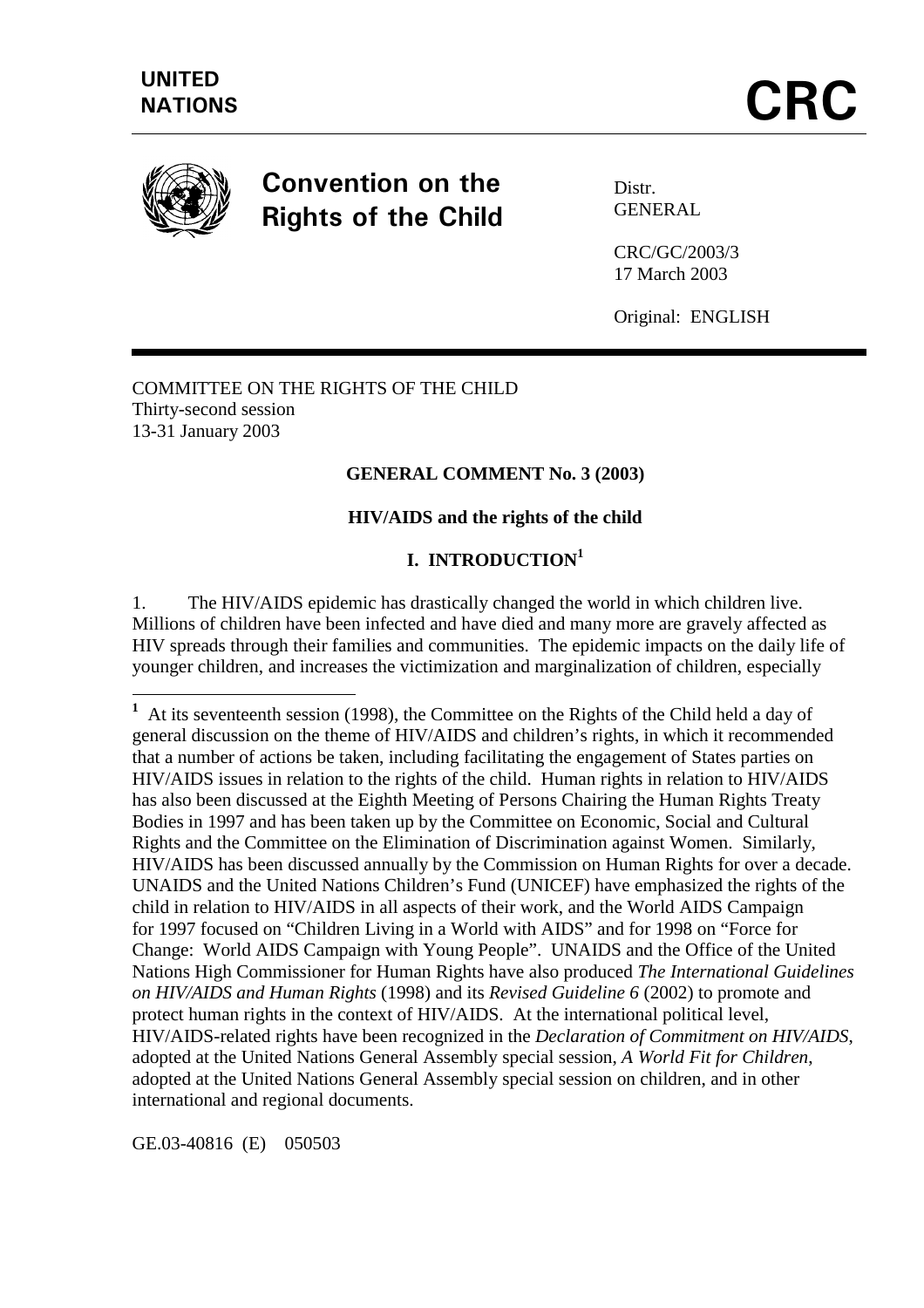those living in particularly difficult circumstances. HIV/AIDS is not a problem of some countries but of the entire world. To truly bring its impact on children under control will require concerted and well-targeted efforts from all countries at all stages of development.

2. Initially children were considered to be only marginally affected by the epidemic. However, the international community has discovered that, unfortunately, children are at the heart of the problem. According to the Joint United Nations Programme on HIV/AIDS (UNAIDS), the most recent trends are alarming: in most parts of the world the majority of new infections are among young people between the ages of 15 and 24, sometimes younger. Women, including young girls, are also increasingly becoming infected. In most regions of the world, the vast majority of infected women do not know that they are infected and may unknowingly infect their children. Consequently, many States have recently registered an increase in their infant and child mortality rates. Adolescents are also vulnerable to HIV/AIDS because their first sexual experience may take place in an environment in which they have no access to proper information and guidance. Children who use drugs are at high risk.

3. Yet, all children can be rendered vulnerable by the particular circumstances of their lives, especially (a) children who are themselves HIV-infected; (b) children who are affected by the epidemic because of the loss of a parental caregiver or teacher and/or because their families or communities are severely strained by its consequences; and (c) children who are most prone to be infected or affected.

# **II. THE OBJECTIVES OF THE PRESENT GENERAL COMMENT**

4. The objectives of the present General Comment are:

 (a) To identify further and strengthen understanding of all the human rights of children in the context of HIV/AIDS;

 (b) To promote the realization of the human rights of children in the context of HIV/AIDS, as guaranteed under the Convention on the Rights of the Child (hereafter "the Convention");

 (c) To identify measures and good practices to increase the level of implementation by States of the rights related to the prevention of HIV/AIDS and the support, care and protection of children infected with or affected by this pandemic;

 (d) To contribute to the formulation and promotion of child-oriented plans of action, strategies, laws, polices and programmes to combat the spread and mitigate the impact of HIV/AIDS at the national and international levels.

## **III. THE CONVENTION'S PERSPECTIVES ON HIV/AIDS: THE HOLISTIC CHILD RIGHTS-BASED APPROACH**

5. The issue of children and HIV/AIDS is perceived as mainly a medical or health problem, although in reality it involves a much wider range of issues. In this regard, the right to health (article 24 of the Convention) is, however, central. But HIV/AIDS impacts so heavily on the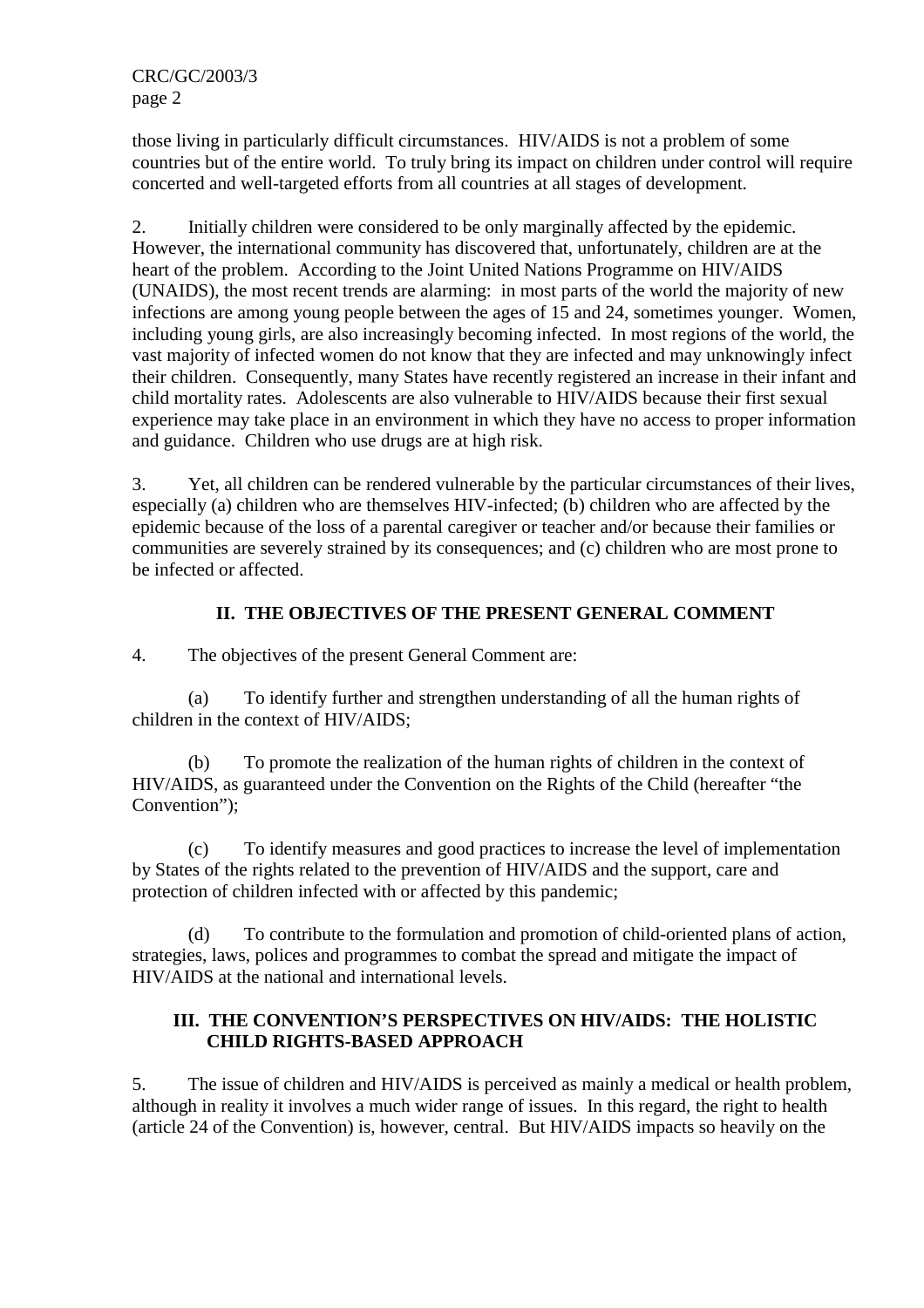lives of all children that it affects all their rights - civil, political, economic, social and cultural. The rights embodied in the general principles of the Convention - the right to non-discrimination (art. 2), the right of the child to have his/her interest as a primary consideration (art. 3), the right to life, survival and development (art. 6) and the right to have his/her views respected (art. 12) should therefore be the guiding themes in the consideration of HIV/AIDS at all levels of prevention, treatment, care and support.

6. Adequate measures to address HIV/AIDS can be undertaken only if the rights of children and adolescents are fully respected. The most relevant rights in this regard, in addition to those enumerated in paragraph 5 above, are the following: the right to access information and material aimed at the promotion of their social, spiritual and moral well-being and physical and mental health (art. 17); the right to preventive health care, sex education and family planning education and services (art. 24 (f)); the right to an appropriate standard of living (art. 27); the right to privacy (art. 16); the right not to be separated from parents (art. 9); the right to be protected from violence (art. 19); the right to special protection and assistance by the State (art. 20); the rights of children with disabilities (art. 23); the right to health (art. 24); the right to social security, including social insurance (art. 26); the right to education and leisure (arts. 28 and 31); the right to be protected from economic and sexual exploitation and abuse, and from illicit use of narcotic drugs (arts. 32, 33, 34 and 36); the right to be protected from abduction, sale and trafficking as well as torture or other cruel, inhuman or degrading treatment or punishment (arts. 35 and 37); and the right to physical and psychological recovery and social reintegration (art. 39). Children are confronted with serious challenges to the above-mentioned rights as a result of the epidemic. The Convention, and in particular the four general principles with their comprehensive approach, provide a powerful framework for efforts to reduce the negative impact of the pandemic on the lives of children. The holistic rights-based approach required to implement the Convention is the optimal tool for addressing the broader range of issues that relate to prevention, treatment and care efforts.

## **A. The right to non-discrimination (art. 2)**

7. Discrimination is responsible for heightening the vulnerability of children to HIV and AIDS, as well as seriously impacting the lives of children who are affected by HIV/AIDS, or are themselves HIV infected. Girls and boys of parents living with HIV/AIDS are often victims of stigma and discrimination as they too are often assumed to be infected. As a result of discrimination, children are denied access to information, education (see the Committee's General Comment No. 1 on the aims of education), health or social care services or community life. At its extreme, discrimination against HIV-infected children has resulted in their abandonment by their family, community and/or society. Discrimination also fuels the epidemic by making children in particular those belonging to certain groups like children living in remote or rural areas where services are less accessible, more vulnerable to infection. These children are thus doubly victimized.

8. Of particular concern is gender-based discrimination combined with taboos or negative or judgemental attitudes to sexual activity of girls, often limiting their access to preventive measures and other services. Of concern also is discrimination based on sexual orientation. In the design of HIV/AIDS-related strategies, and in keeping with their obligations under the Convention, States parties must give careful consideration to prescribed gender norms within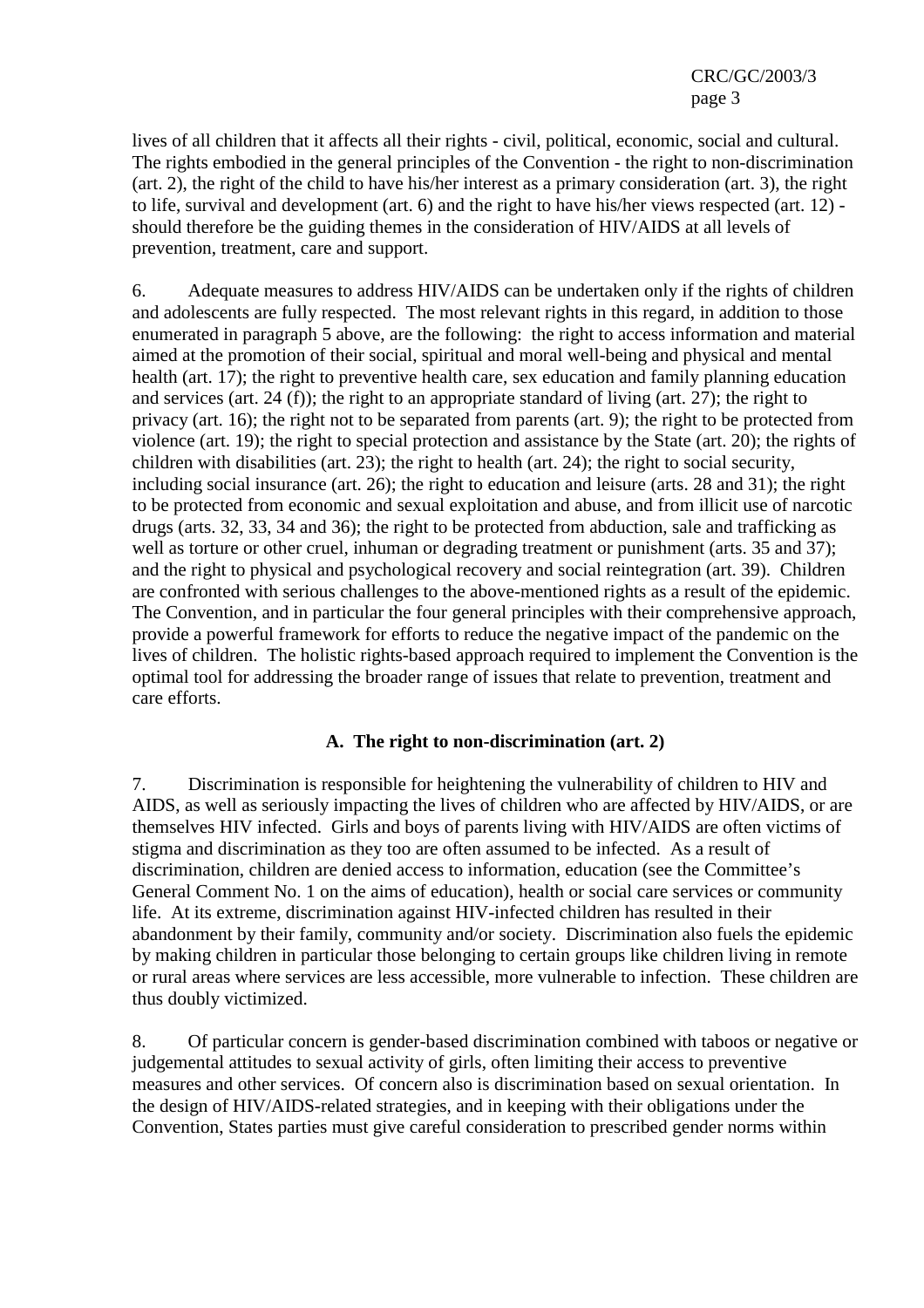their societies with a view to eliminating gender-based discrimination as these norms impact on the vulnerability of both girls and boys to HIV/AIDS. States parties should, in particular, recognize that discrimination in the context of HIV/AIDS often impacts girls more severely than boys.

9. All the above-mentioned discriminatory practices are violations of children's rights under the Convention. Article 2 of the Convention obliges States parties to ensure all the rights set forth in the Convention without discrimination of any kind, "irrespective of the child's or his or her parent's or legal guardian's race, colour, sex, language, religion, political or other opinion, national, ethnic or social origin, property, disability, birth or other status". The Committee interprets "other status" under article 2 of the Convention to include HIV/AIDS status of the child or his/her parent(s). Laws, policies, strategies and practices should address all forms of discrimination that contribute to increasing the impact of the epidemic. Strategies should also promote education and training programmes explicitly designed to change attitudes of discrimination and stigmatization associated with HIV/AIDS.

## **B. Best interests of the child (art. 3)**

10. Policies and programmes for the prevention, care and treatment of HIV/AIDS have generally been designed for adults with scarce attention to the principle of the best interests of the child as a primary consideration. Article 3, paragraph 1, of the Convention states "In all actions concerning children, whether undertaken by public or private social welfare institutions, courts of law, administrative authorities or legislative bodies, the best interests of the child shall be a primary consideration". The obligations attached to this right are fundamental to guiding the action of States in relation to HIV/AIDS. The child should be placed at the centre of the response to the pandemic, and strategies should be adapted to children's rights and needs.

# **C. The right to life, survival and development (art. 6)**

11. Children have the right not to have their lives arbitrarily taken, as well as to benefit from economic and social policies that will allow them to survive into adulthood and develop in the broadest sense of the word. State obligation to realize the right to life, survival and development also highlights the need to give careful attention to sexuality as well as to the behaviours and lifestyles of children, even if they do not conform with what society determines to be acceptable under prevailing cultural norms for a particular age group. In this regard, the female child is often subject to harmful traditional practices, such as early and/or forced marriage, which violate her rights and make her more vulnerable to HIV infection, including because such practices often interrupt access to education and information. Effective prevention programmes are only those that acknowledge the realities of the lives of adolescents, while addressing sexuality by ensuring equal access to appropriate information, life skills, and to preventive measures.

## **D. The right to express views and have them taken into account (art. 12)**

12. Children are rights holders and have a right to participate, in accordance with their evolving capacities, in raising awareness by speaking out about the impact of HIV/AIDS on their lives and in the development of HIV/AIDS policies and programmes. Interventions have been found to benefit children most when they are actively involved in assessing needs, devising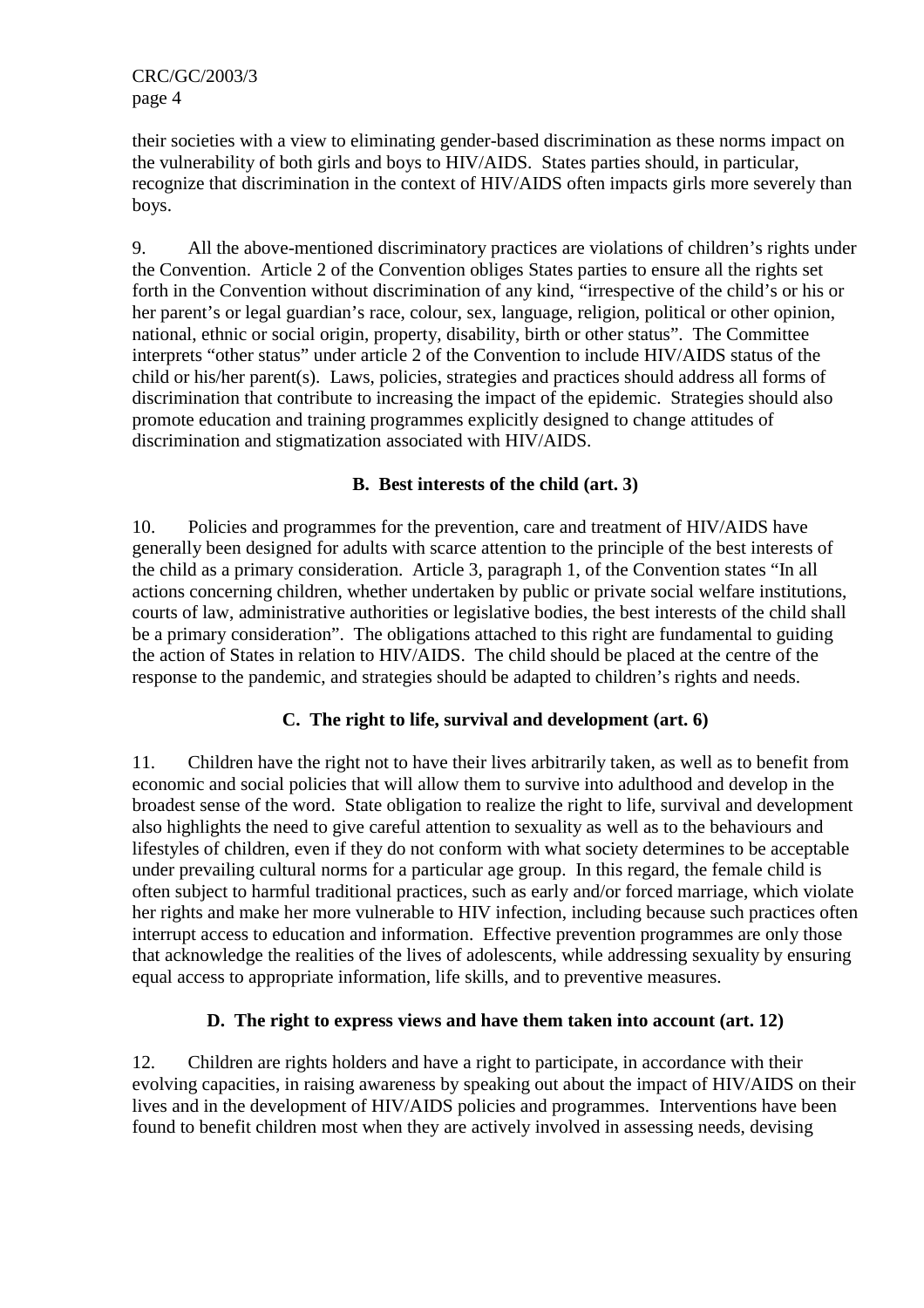solutions, shaping strategies and carrying them out rather than being seen as objects for whom decisions are made. In this regard, the participation of children as peer educators, both within and outside schools, should be actively promoted. States, international agencies and non-governmental organizations must provide children with a supportive and enabling environment to carry out their own initiatives, and to fully participate at both community and national levels in HIV policy and programme conceptualization, design, implementation, coordination, monitoring and review. A variety of approaches are likely to be necessary to ensure the participation of children from all sectors of society, including mechanisms which encourage children, consistent with their evolving capacities, to express their views, have them heard, and given due weight in accordance with their age and maturity (art. 12, para. 1). Where appropriate, the involvement of children living with HIV/AIDS in raising awareness, by sharing their experiences with their peers and others, is critical both to effective prevention and to reducing stigmatization and discrimination. States parties must ensure that children who participate in these awareness-raising efforts do so voluntarily, after being counselled, and that they receive both the social support and legal protection to allow them to lead normal lives during and after their involvement.

## **E. Obstacles**

13. Experience has shown that many obstacles hinder effective prevention, delivery of care services and support for community initiatives on HIV/AIDS. These are mainly cultural, structural and financial. Denying that a problem exists, cultural practices and attitudes, including taboos and stigmatization, poverty and patronizing attitudes towards children are just some of the obstacles that may block the political and individual commitment needed for effective programmes.

14. With regard to financial, technical and human resources, the Committee is aware that such resources may not be immediately available. However, concerning this obstacle, the Committee wishes to remind States parties of their obligations under article 4. It further notes that resource constraints should not be used by States parties to justify their failure to take any or enough of the technical or financial measures required. Finally, the Committee wishes to emphasize in this regard the essential role of international cooperation.

## **IV. PREVENTION, CARE, TREATMENT AND SUPPORT**

15. The Committee wishes to stress that prevention, care, treatment and support are mutually reinforcing elements and provide a continuum within an effective response to HIV/AIDS.

## **A. Information on HIV prevention and awareness-raising**

16. Consistent with the obligations of States parties in relation to the rights to health and information (arts. 24, 13 and 17), children should have the right to access adequate information related to HIV/AIDS prevention and care, through formal channels (e.g. through educational opportunities and child-targeted media) as well as informal channels (e.g. those targeting street children, institutionalized children or children living in difficult circumstances). States parties are reminded that children require relevant, appropriate and timely information which recognizes the differences in levels of understanding among them, is tailored appropriately to age level and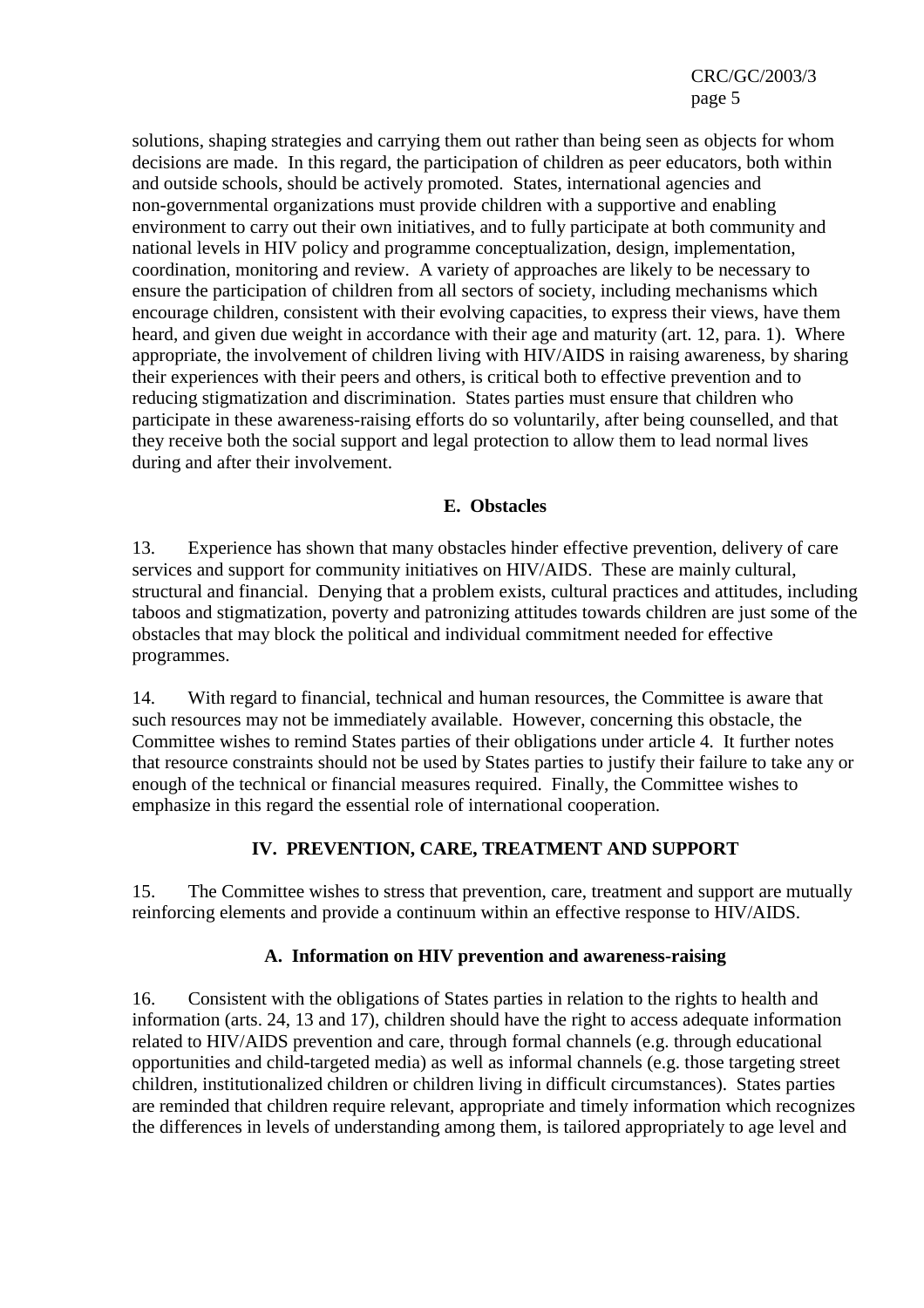capacity and enables them to deal positively and responsibly with their sexuality in order to protect themselves from HIV infection. The Committee wishes to emphasize that effective HIV/AIDS prevention requires States to refrain from censoring, withholding or intentionally misrepresenting health-related information, including sexual education and information, and that, consistent with their obligations to ensure the right to life, survival and development of the child (art. 6), States parties must ensure that children have the ability to acquire the knowledge and skills to protect themselves and others as they begin to express their sexuality.

17. Dialogue with community, family and peer counsellors, and the provision of "life skills" education within schools, including skills in communicating on sexuality and healthy living, have been found to be useful approaches to delivering HIV prevention messages to both girls and boys, but different approaches may be necessary to reach different groups of children. States parties must make efforts to address gender differences as they may impact on the access children have to prevention messages, and ensure that children are reached with appropriate prevention messages even if they face constraints due to language, religion, disability or other factors of discrimination. Particular attention must be paid to raising awareness among hard-to-reach populations. In this respect, the role of the mass media and/or oral tradition in ensuring that children have access to information and material, as recognized in article 17 of the Convention, is crucial both to providing appropriate information and to reducing stigmatization and discrimination. States parties should support the regular monitoring and evaluation of HIV/AIDS awareness campaigns to ascertain their effectiveness in providing information, reducing ignorance, stigmatization and discrimination, as well as addressing fear and misperceptions concerning HIV and its transmission among children, including adolescents.

#### **B. The role of education**

18. Education plays a critical role in providing children with relevant and appropriate information on HIV/AIDS, which can contribute to increased awareness and better understanding of this pandemic and prevent negative attitudes towards victims of HIV/AIDS (see also the Committee's General Comment No. 1 on the aims of education). Furthermore, education can and should empower children to protect themselves from the risk of HIV infection. In this regard, the Committee wishes to remind States parties of their obligation to ensure that primary education is available to all children, whether infected, orphaned or otherwise affected by HIV/AIDS. In many communities where HIV has spread widely, children from affected families, in particular girls, are facing serious difficulties staying in school and the number of teachers and other school employees lost to AIDS is limiting and threatening to destroy the ability of children to access education. States parties must make adequate provision to ensure that children affected by HIV/AIDS can stay in school and ensure the qualified replacement of sick teachers so that children's regular attendance at schools is not affected, and that the right to education (art. 28) of all children living within these communities is fully protected.

19. States parties must make every effort to ensure that schools are safe places for children, which offer them security and do not contribute to their vulnerability to HIV infection. In accordance with article 34 of the Convention, States parties are under obligation to take all appropriate measures to prevent, inter alia, the inducement or coercion of a child to engage in any unlawful sexual activity.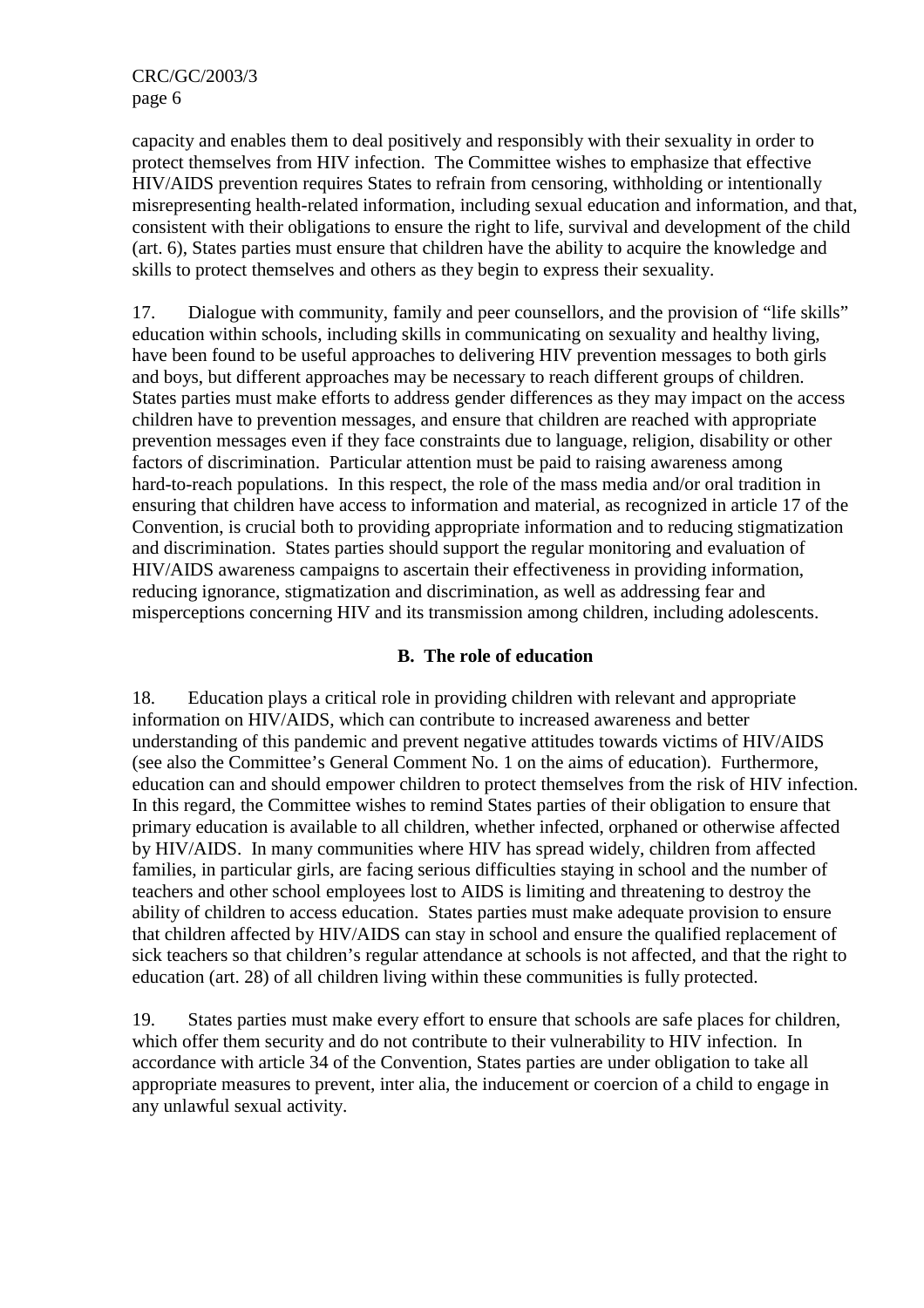## **C. Child and adolescent sensitive health services**

20. The Committee is concerned that health services are generally still insufficiently responsive to the needs of children under 18 years of age, in particular adolescents. As the Committee has noted on numerous occasions, children are more likely to use services that are friendly and supportive, provide a wide range of services and information, are geared to their needs, give them the opportunity to participate in decisions affecting their health, are accessible, affordable, confidential and non-judgemental, do not require parental consent and are not discriminatory. In the context of HIV/AIDS and taking into account the evolving capacities of the child, States parties are encouraged to ensure that health services employ trained personnel who fully respect the rights of children to privacy (art. 16) and non-discrimination in offering them access to HIV-related information, voluntary counselling and testing, knowledge of their HIV status, confidential sexual and reproductive health services, and free or low-cost contraceptive, methods and services, as well as HIV-related care and treatment if and when needed, including for the prevention and treatment of health problems related to HIV/AIDS, e.g. tuberculosis and opportunistic infections.

21. In some countries, even when child- and adolescent-friendly HIV-related services are available, they are not sufficiently accessible to children with disabilities, indigenous children, children belonging to minorities, children living in rural areas, children living in extreme poverty or children who are otherwise marginalized within the society. In others, where the health system's overall capacity is already strained, children with HIV have been routinely denied access to basic health care. States parties must ensure that services are provided to the maximum extent possible to all children living within their borders, without discrimination, and that they sufficiently take into account differences in gender, age and the social, economic, cultural and political context in which children live.

## **D. HIV counselling and testing**

22. The accessibility of voluntary, confidential HIV counselling and testing services, with due attention to the evolving capacities of the child, is fundamental to the rights and health of children. Such services are critical to children's ability to reduce the risk of contracting or transmitting HIV, to access HIV-specific care, treatment and support, and to better plan for their futures. Consistent with their obligation under article 24 of the Convention to ensure that no child is deprived of his or her right of access to necessary health services, States parties should ensure access to voluntary, confidential HIV counselling and testing for all children.

23. The Committee wishes to stress that, as the duty of States parties is first and foremost to ensure that the rights of the child are protected, States parties must refrain from imposing mandatory HIV/AIDS testing of children in all circumstances and ensure protection against it. While the evolving capacities of the child will determine whether consent is required from him or her directly or from his or her parent or guardian, in all cases, consistent with the child's right to receive information under articles 13 and 17 of the Convention, States parties must ensure that, prior to any HIV testing, whether by health-care providers in relation to children who are accessing health services for another medical condition or otherwise, the risks and benefits of such testing are sufficiently conveyed so that an informed decision can be made.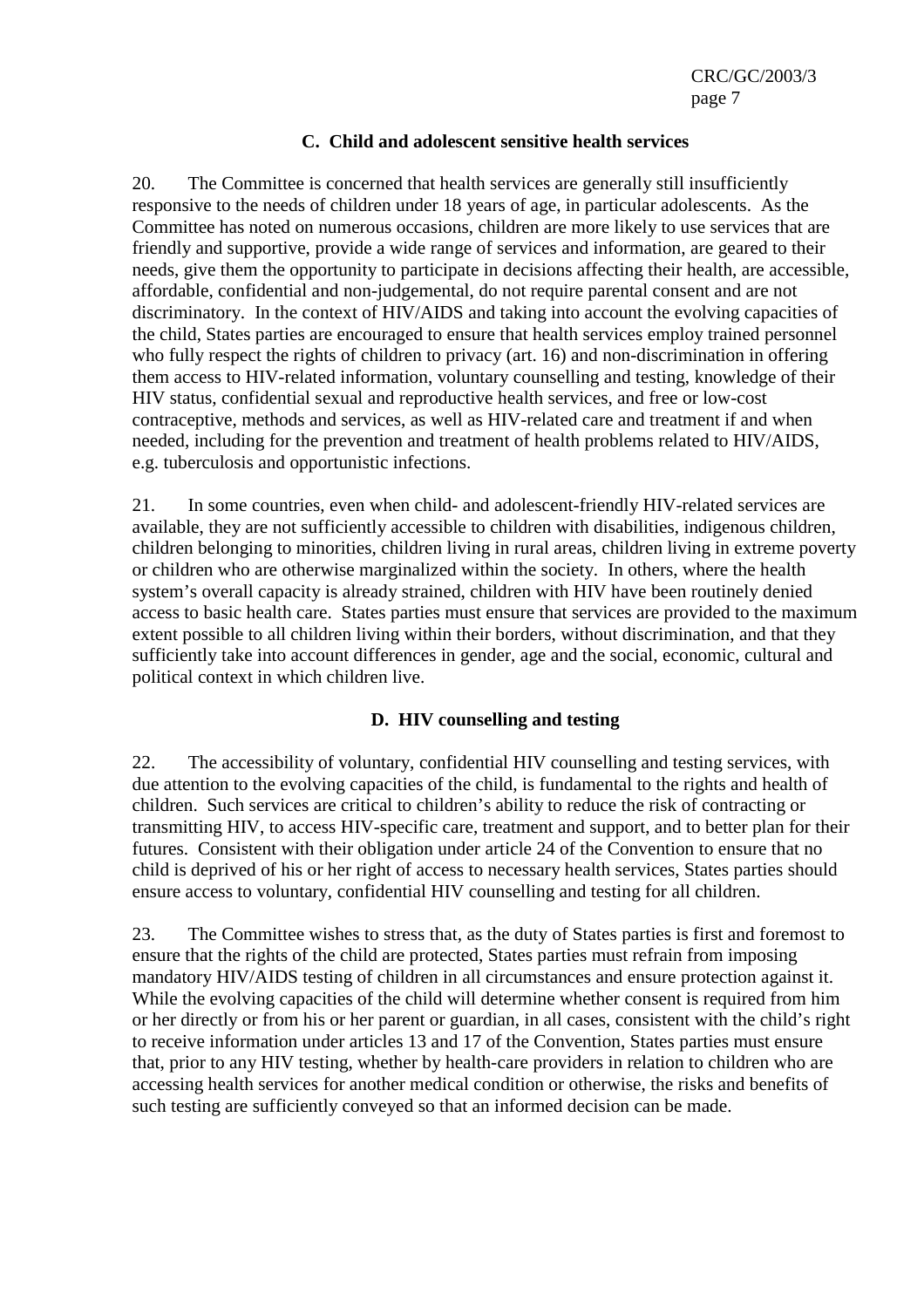24. States parties must protect the confidentiality of HIV test results, consistent with the obligation to protect the right to privacy of children (art. 16), including within health and social welfare settings, and information on the HIV status of children may not be disclosed to third parties, including parents, without the child's consent.

## **E. Mother-to-child transmission**

25. Mother-to-child transmission (MTCT) is responsible for the majority of HIV infections in infants and young children. Infants and young children can be infected with HIV during pregnancy, labour and delivery, and through breastfeeding. States parties are requested to ensure implementation of the strategies recommended by the United Nations agencies to prevent HIV infection in infants and young children. These include: (a) the primary prevention of HIV infection among parents-to-be; (b) the prevention of unintended pregnancies in HIV-infected women, (c) the prevention of HIV transmission from HIV-infected women to their infants; and (d) the provision of care, treatment and support to HIV-infected women, their infants and families.

26. To prevent MTCT of HIV, States parties must take steps, including the provision of essential drugs, e.g. anti-retroviral drugs, appropriate antenatal, delivery and post-partum care, and making HIV voluntary counselling and testing services available to pregnant women and their partners. The Committee recognizes that anti-retroviral drugs administered to a woman during pregnancy and/or labour and, in some regimens, to her infant, have been shown to significantly reduce the risk of transmission from mother to child. However, in addition, States parties should provide support for mothers and children, including counselling on infant feeding options. States parties are reminded that counselling of HIV-positive mothers should include information about the risks and benefits of different infant feeding options, and guidance on selecting the option most likely to be suitable for their situation. Follow-up support is also required in order for women to be able to implement their selected option as safely as possible.

27. Even in populations with high HIV prevalence, the majority of infants are born to women who are not HIV-infected. For the infants of HIV-negative women and women who do not know their HIV status, the Committee wishes to emphasize, consistent with articles 6 and 24 of the Convention, that breastfeeding remains the best feeding choice. For the infants of HIV-positive mothers, available evidence indicates that breastfeeding can add to the risk of HIV transmission by 10-20 per cent, but that lack of breastfeeding can expose children to an increased risk of malnutrition or infectious diseases other than HIV. United Nations agencies have recommended that, where replacement feeding is affordable, feasible, acceptable, sustainable and safe, avoidance of all breastfeeding by HIV-infected mothers is recommended; otherwise, exclusive breastfeeding is recommended during the first months of life and should then be discontinued as soon as it is feasible.

# **F. Treatment and care**

28. The obligations of States parties under the Convention extend to ensuring that children have sustained and equal access to comprehensive treatment and care, including necessary HIV-related drugs, goods and services on a basis of non-discrimination. It is now widely recognized that comprehensive treatment and care includes anti-retroviral and other drugs,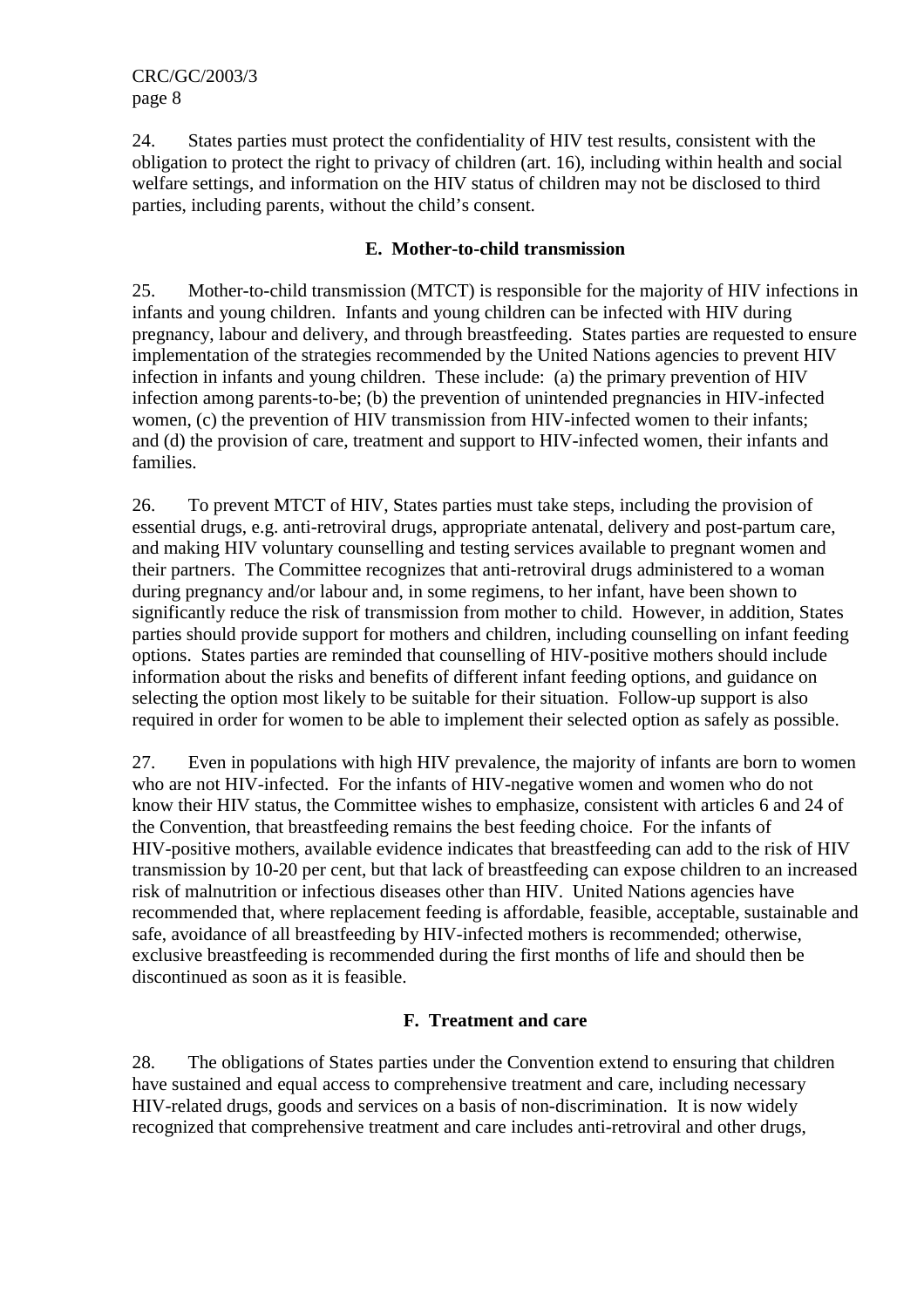diagnostics and related technologies for the care of HIV/AIDS, related opportunistic infections and other conditions, good nutrition, and social, spiritual and psychological support, as well as family, community and home-based care. In this regard, States parties should negotiate with the pharmaceutical industry in order to make the necessary medicines locally available at the lowest costs possible. Furthermore, States parties are requested to affirm, support and facilitate the involvement of communities in the provision of comprehensive HIV/AIDS treatment, care and support, while at the same time complying with their own obligations under the Convention. States parties are called upon to pay special attention to addressing those factors within their societies that hinder equal access to treatment, care and support for all children.

#### **G. Involvement of children in research**

29. Consistent with article 24 of the Convention, States parties must ensure that HIV/AIDS research programmes include specific studies that contribute to effective prevention, care, treatment and impact reduction for children. States parties must, nonetheless, ensure that children do not serve as research subjects until an intervention has already been thoroughly tested on adults. Rights and ethical concerns have arisen in relation to HIV/AIDS biomedical research, HIV/ADS operations, and social, cultural and behavioural research. Children have been subjected to unnecessary or inappropriately designed research with little or no voice to either refuse or consent to participation. In line with the child's evolving capacities, consent of the child should be sought and consent may be sought from parents or guardians if necessary, but in all cases consent must be based on full disclosure of the risks and benefits of research to the child. States parties are further reminded to ensure that the privacy rights of children, in line with their obligations under article 16 of the Convention, are not inadvertently violated through the research process and that personal information about children, which is accessed through research, is, under no circumstances, used for purposes other than that for which consent was given. States parties must make every effort to ensure that children and, according to their evolving capacities, their parents and/or their guardians participate in decisions on research priorities and that a supportive environment is created for children who participate in such research.

#### **V. VULNERABILITY AND CHILDREN NEEDING SPECIAL PROTECTION**

30. The vulnerability of children to HIV/AIDS resulting from political, economic, social, cultural and other factors determines the likelihood of their being left with insufficient support to cope with the impact of HIV/AIDS on their families and communities, exposed to the risk of infection, subjected to inappropriate research, or deprived of access to treatment, care and support if and when HIV infection sets in. Vulnerability to HIV/AIDS is most acute for children living in refugee and internally displaced persons camps, children in detention, children living in institutions, as well as children living in extreme poverty, children living in situations of armed conflict, child soldiers, economically and sexually exploited children, and disabled, migrant, minority, indigenous, and street children. However, all children can be rendered vulnerable by the particular circumstances of their lives. Even in times of severe resource constraints, the Committee wishes to note that the rights of vulnerable members of society must be protected and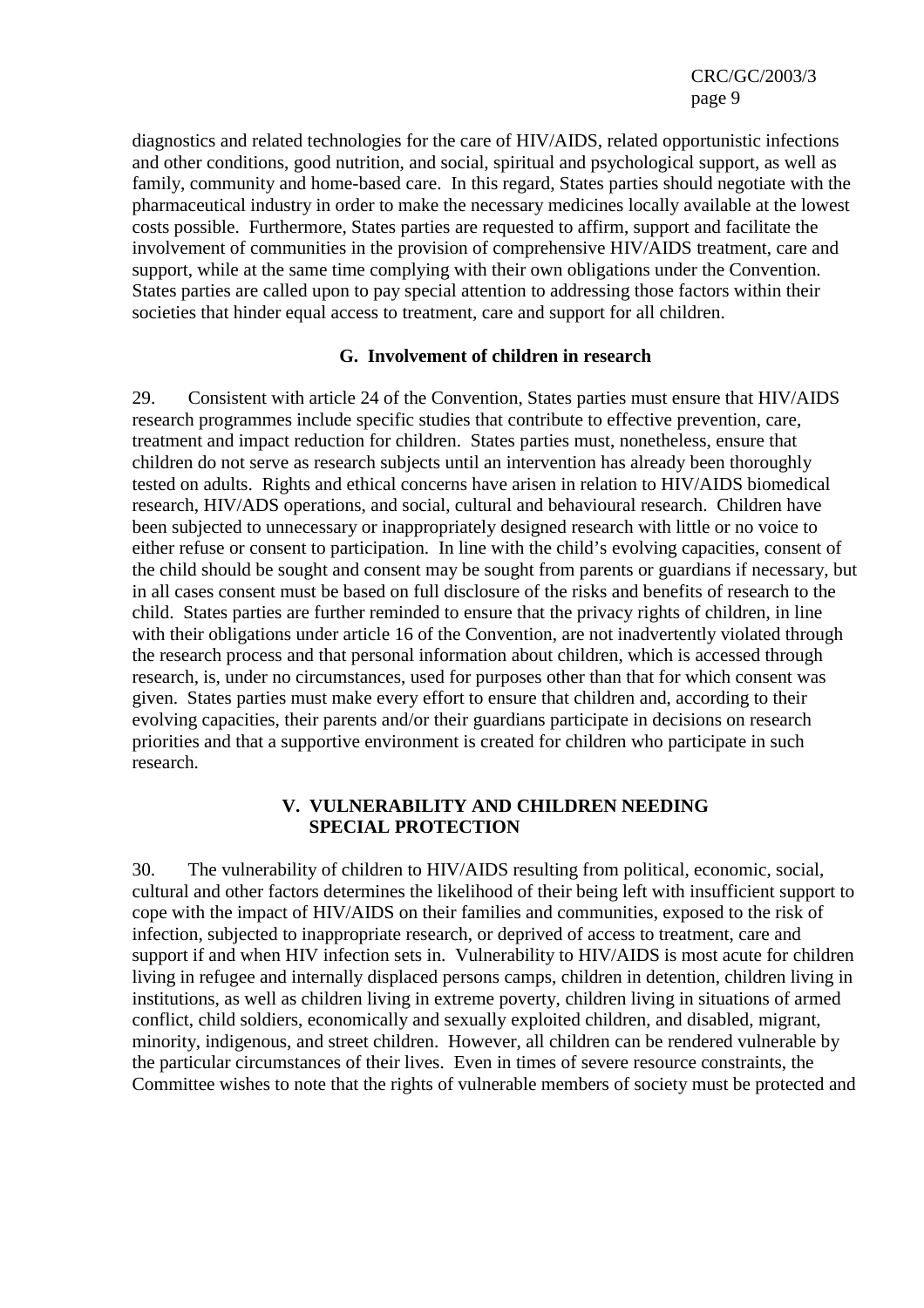that many measures can be pursued with minimum resource implications. Reducing vulnerability to HIV/AIDS requires first and foremost that children, their families and communities be empowered to make informed choices about decisions, practices or policies affecting them in relation to HIV/AIDS.

# **A. Children affected and orphaned by HIV/AIDS**

31. Special attention must be given to children orphaned by AIDS and to children from affected families, including child-headed households, as these impact on vulnerability to HIV infection. For children from families affected by HIV/AIDS, the stigmatization and social isolation they experience may be accentuated by the neglect or violation of their rights, in particular discrimination resulting in a decrease or loss of access to education, health and social services. The Committee wishes to underline the necessity of providing legal, economic and social protection to affected children to ensure their access to education, inheritance, shelter and health and social services, as well as to make them feel secure in disclosing their HIV status and that of their family members when the children deem it appropriate. In this respect, States parties are reminded that these measures are critical to the realization of the rights of children and to giving them the skills and support necessary to reduce their vulnerability and risk of becoming infected.

32. The Committee wishes to emphasize the critical implications of proof of identity for children affected by HIV/AIDS, as it relates to securing recognition as a person before the law, safeguarding the protection of rights, in particular to inheritance, education, health and other social services, as well as to making children less vulnerable to abuse and exploitation, particularly if separated from their families due to illness or death. In this respect, birth registration is critical to ensuring the rights of the child and is also necessary to minimize the impact of HIV/AIDS on the lives of affected children. States parties are, therefore, reminded of their obligation under article 7 of the Convention to ensure that systems are in place for the registration of every child at or immediately after birth.

33. The trauma HIV/AIDS brings to the lives of orphans often begins with the illness and death of one of their parents, and is frequently compounded by the effects of stigmatization and discrimination. In this respect, States parties are particularly reminded to ensure that both law and practice support the inheritance and property rights of orphans, with particular attention to the underlying gender-based discrimination which may interfere with the fulfilment of these rights. Consistent with their obligations under article 27 of the Convention, States parties must also support and strengthen the capacity of families and communities of children orphaned by AIDS to provide them with a standard of living adequate for their physical, mental, spiritual, moral, economic and social development, including access to psychosocial care, as needed.

34. Orphans are best protected and cared for when efforts are made to enable siblings to remain together, and in the care of relatives or family members. The extended family, with the support of the surrounding community, may be the least traumatic and therefore the best way to care for orphans when there are no other feasible alternatives. Assistance must be provided so that, to the maximum extent possible, children can remain within existing family structures. This option may not be available due to the impact HIV/AIDS has on the extended family. In that case, States parties should provide, as far as possible, for family-type alternative care (e.g. foster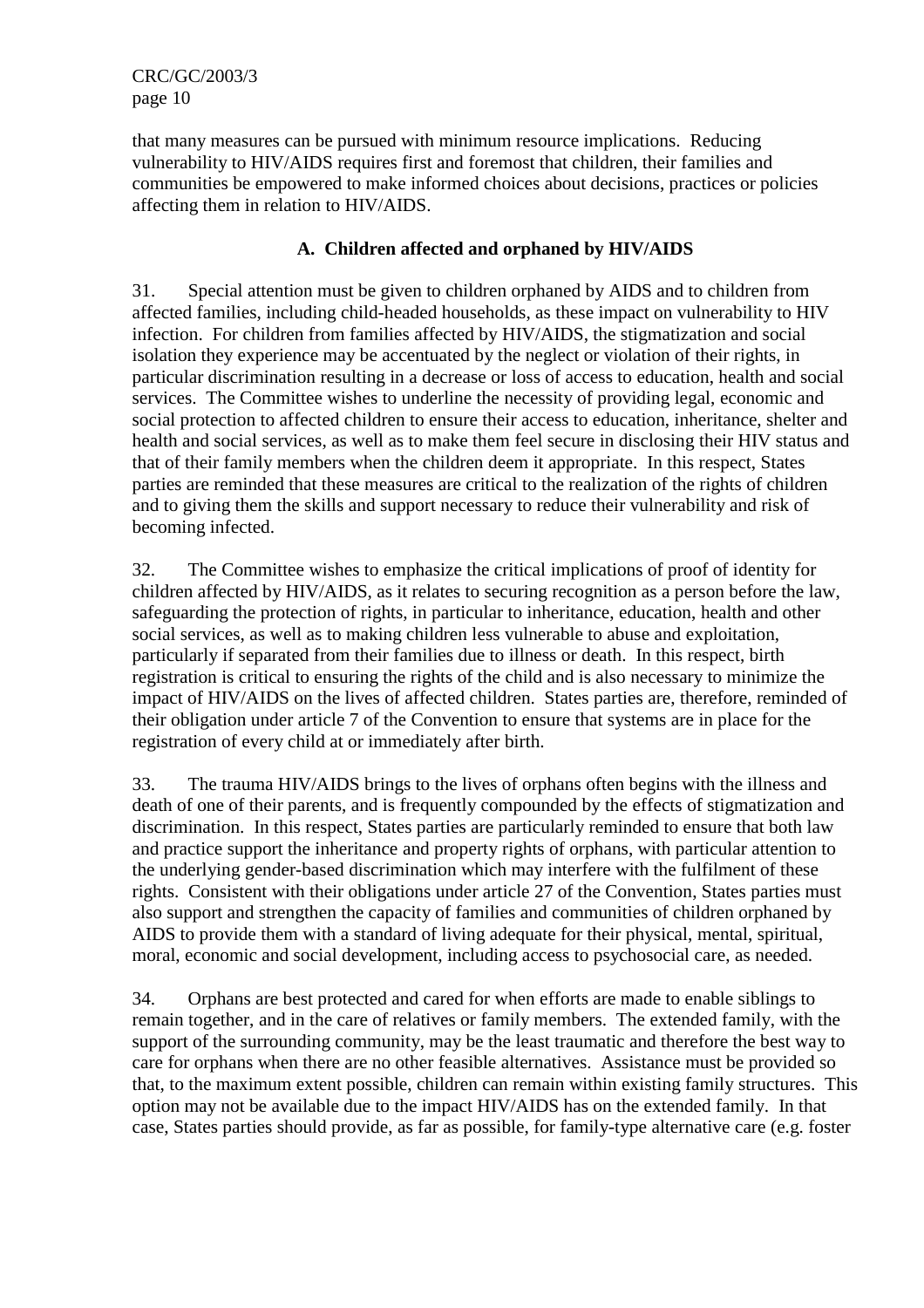care). States parties are encouraged to provide support, financial and otherwise, when necessary, to child-headed households. States parties must ensure that their strategies recognize that communities are at the front line of the response to HIV/AIDS and that these strategies are designed to assist communities in determining how best to provide support to the orphans living there.

35. Although institutionalized care may have detrimental effects on child development, States parties may, nonetheless, determine that it has an interim role to play in caring for children orphaned by HIV/AIDS when family-based care within their own communities is not a possibility. It is the opinion of the Committee that any form of institutionalized care for children should only serve as a measure of last resort, and that measures must be fully in place to protect the rights of the child and guard against all forms of abuse and exploitation. In keeping with the right of children to special protection and assistance when within these environments, and consistent with articles 3, 20 and 25 of the Convention, strict measures are needed to ensure that such institutions meet specific standards of care and comply with legal protection safeguards. States parties are reminded that limits must be placed on the length of time children spend in these institutions, and programmes must be developed to support any children who stay in these institutions, whether infected or affected by HIV/AIDS, to successfully reintegrate them into their communities.

#### **B. Victims of sexual and economic exploitation**

36. Girls and boys who are deprived of the means of survival and development, particularly children orphaned by AIDS, may be subjected to sexual and economic exploitation in a variety of ways, including the exchange of sexual services or hazardous work for money to survive, support their sick or dying parents and younger siblings, or to pay for school fees. Children who are infected or directly affected by HIV/AIDS may find themselves at a double disadvantage experiencing discrimination on the basis of both their social and economic marginalization and their, or their parents', HIV status. Consistent with the right of children under articles 32, 34, 35 and 36 of the Convention, and in order to reduce children's vulnerability to HIV/AIDS, States parties are under obligation to protect children from all forms of economic and sexual exploitation, including ensuring they do not fall prey to prostitution networks, and that they are protected from performing any work likely to be prejudicial to, or to interfere with, their education, health, or physical, mental, spiritual, moral or social development. States parties must take bold action to protect children from sexual and economic exploitation, trafficking and sale and, consistent with the rights under article 39, create opportunities for those who have been subjected to such treatment to benefit from the support and caring services of the State and non-governmental entities engaged in these issues.

#### **C. Victims of violence and abuse**

37. Children may be exposed to various forms of violence and abuse which may increase the risk of their becoming HIV-infected, and may also be subjected to violence as a result of their being infected or affected by HIV/AIDS. Violence, including rape and other forms of sexual abuse, can occur in the family or foster setting or may be perpetrated by those with specific responsibilities towards children, including teachers and employees of institutions working with children, such as prisons and institutions concerned with mental health and other disabilities. In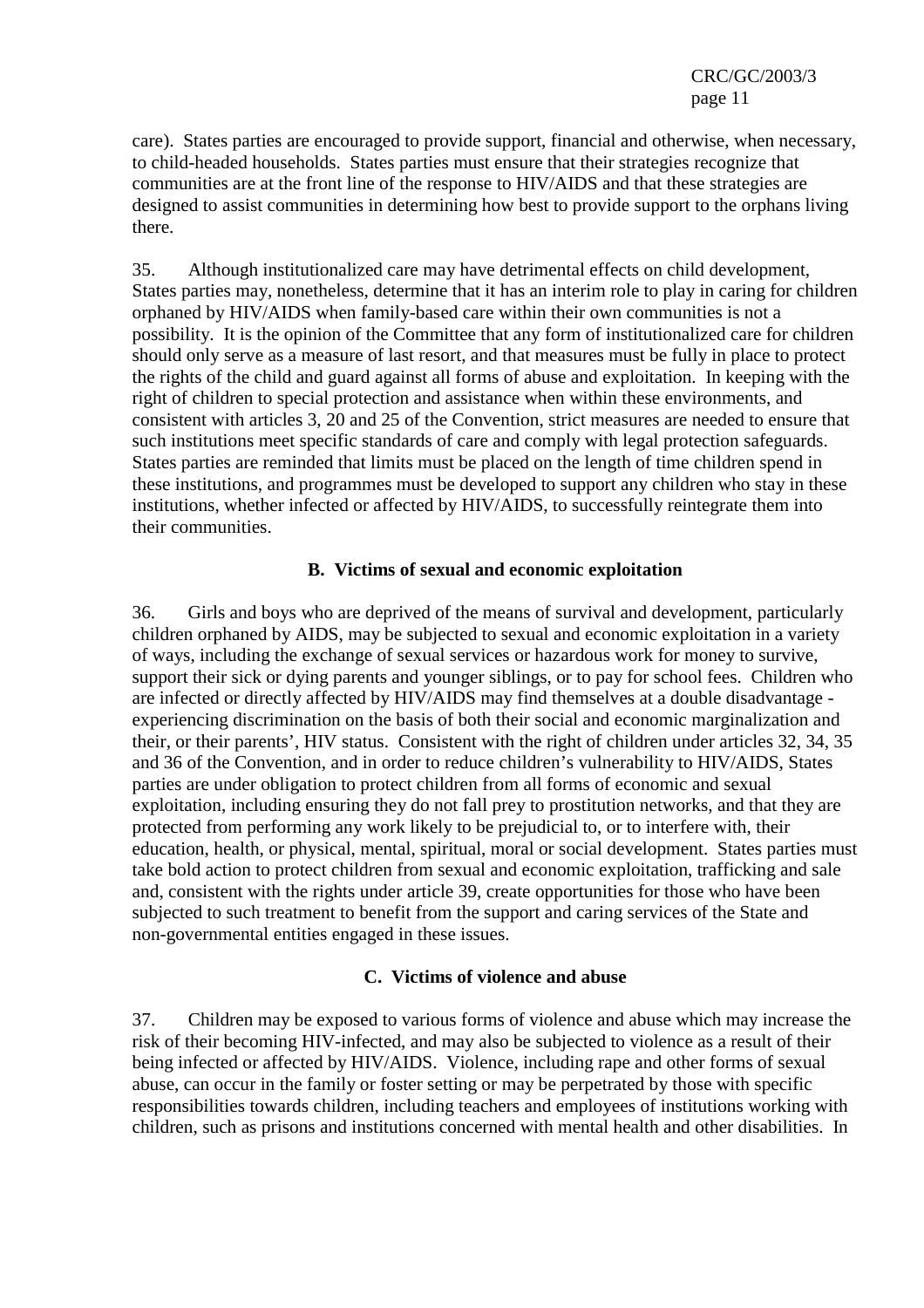keeping with the rights of the child set forth in article 19 of the Convention, States parties have the obligation to protect children from all forms of violence and abuse, whether at home, in school or other institutions, or in the community.

38. Programmes must be specifically adapted to the environment in which children live, to their ability to recognize and report abuses and to their individual capacity and autonomy. The Committee considers that the relationship between HIV/AIDS and the violence or abuse suffered by children in the context of war and armed conflict requires specific attention. Measures to prevent violence and abuse in these situations are critical, and States parties must ensure the incorporation of HIV/AIDS and child rights issues in addressing and supporting children - girls and boys - who were used by military or other uniformed personnel to provide domestic help or sexual services, or who are internally displaced or living in refugee camps. In keeping with States parties' obligations, including under articles 38 and 39 of the Convention, active information campaigns, combined with the counselling of children and mechanisms for the prevention and early detection of violence and abuse, must be put in place within conflict- and disaster-affected regions, and must form part of national and community responses to HIV/AIDS.

#### **Substance abuse**

39. The use of substances, including alcohol and drugs, may reduce the ability of children to exert control over their sexual conduct and, as a result, may increase their vulnerability to HIV infection. Injecting practices using unsterilized instruments further increase the risk of HIV transmission. The Committee notes that greater understanding of substance use behaviours among children is needed, including the impact that neglect and violation of the rights of the child has on these behaviours. In most countries, children have not benefited from pragmatic HIV prevention programmes related to substance use, which even when they do exist have largely targeted adults. The Committee wishes to emphasize that policies and programmes aimed at reducing substance use and HIV transmission must recognize the particular sensitivities and lifestyles of children, including adolescents, in the context of HIV/AIDS prevention. Consistent with the rights of children under articles 33 and 24 of the Convention, States parties are obligated to ensure the implementation of programmes which aim to reduce the factors that expose children to the use of substances, as well as those that provide treatment and support to children who are abusing substances.

#### **VI. RECOMMENDATIONS**

40. The Committee hereby reaffirms the recommendations, which emerged at the day of general discussion on children living in a world with HIV/AIDS (CRC/C/80), and calls upon States parties:

 (a) To adopt and implement national and local HIV/AIDS-related policies, including effective plans of action, strategies, and programmes that are child-centred, rights-based and incorporate the rights of the child under the Convention, including by taking into account the recommendations made in the previous paragraphs of the present General Comment and those adopted at the United Nations General Assembly special session on children (2002);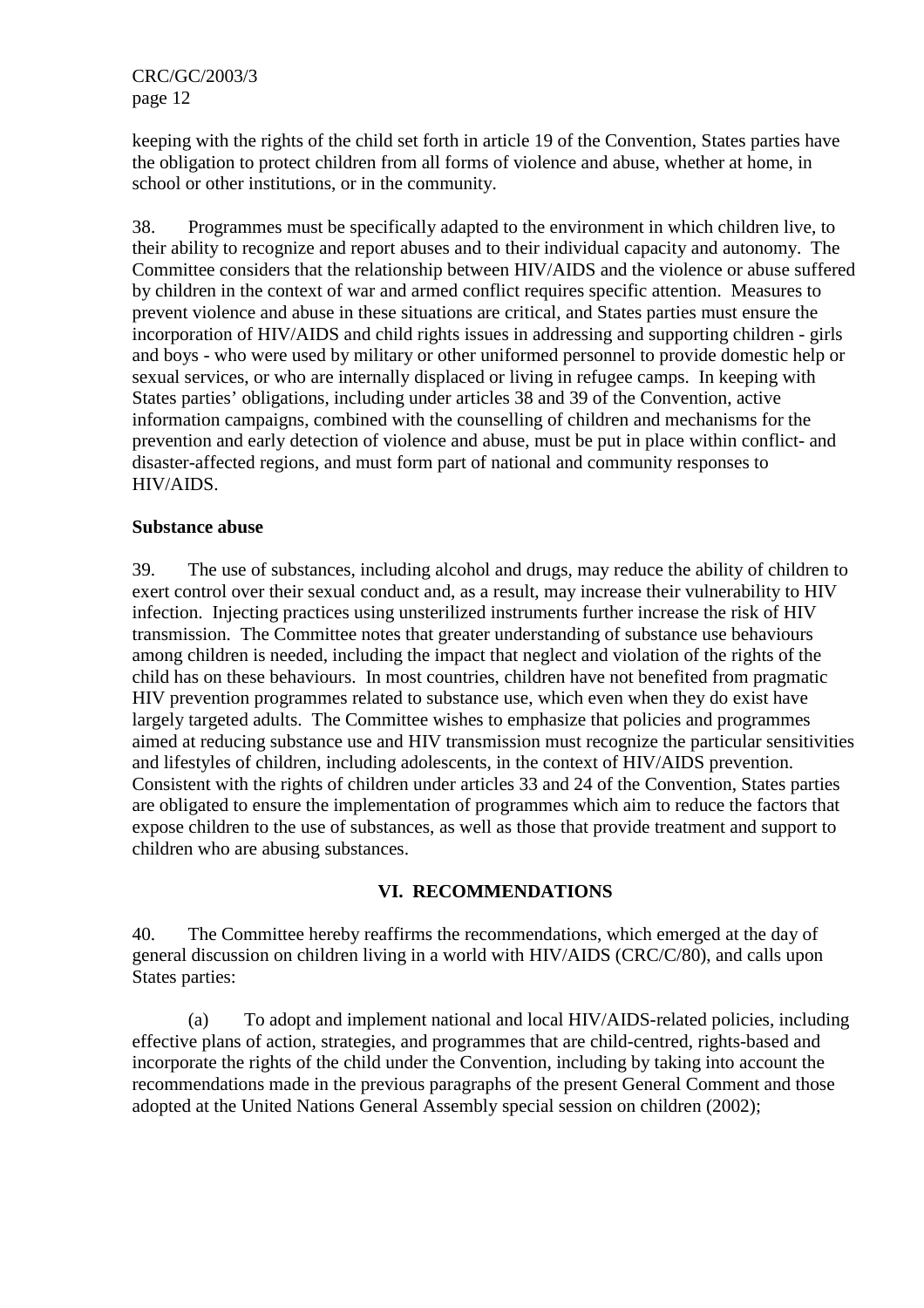(b) To allocate financial, technical and human resources, to the maximum extent possible, to supporting national and community-based action (art. 4), and, where appropriate, within the context of international cooperation (see paragraph 41 below).

 (c) To review existing laws or enact new legislation with a view to implementing fully article 2 of the Convention, and in particular to expressly prohibiting discrimination based on real or perceived HIV/AIDS status so as to guarantee equal access for of all children to all relevant services, with particular attention to the child's right to privacy and confidentiality and to other recommendations made by the Committee in the previous paragraphs relevant to legislation;

 (d) To include HIV/AIDS plans of action, strategies, policies and programmes in the work of national mechanisms responsible for monitoring and coordinating children's rights and to consider the establishment of a review procedure, which responds specifically to complaints of neglect or violation of the rights of the child in relation to HIV/AIDS, whether this entails the creation of a new legislative or administrative body or is entrusted to an existing national institution;

 (e) To reassess their HIV-related data collection and evaluation to ensure that they adequately cover children as defined under the Convention, are disaggregated by age and gender ideally in five-year age groups, and include, as far as possible, children belonging to vulnerable groups and those in need of special protection;

 (f) To include, in their reporting process under article 44 of the Convention, information on national HIV/AIDS policies and programmes and, to the extent possible, budgeting and resource allocations at the national, regional and local levels, as well as within these breakdowns the proportions allocated to prevention, care, research and impact reduction. Specific attention must be given to the extent to which these programmes and policies explicitly recognize children (in the light of their evolving capacities) and their rights, and the extent to which HIV-related rights of children are dealt with in laws, policies and practices, with specific attention to discrimination against children on the basis of their HIV status, as well as because they are orphans or the children of parents living with HIV/AIDS. The Committee requests States parties to provide a detailed indication in their reports of what they consider to be the most important priorities within their jurisdiction in relation to children and HIV/AIDS, and to outline the programme of activities they intend to pursue over the coming five years in order to address the problems identified. This would allow activities to be progressively assessed over time.

41. In order to promote international cooperation, the Committee calls upon UNICEF, World Health Organization, United Nations Population Fund, UNAIDS and other relevant international bodies, organizations and agencies to contribute systematically, at the national level, to efforts to ensure the rights of children in the context of HIV/AIDS, and also to continue to work with the Committee to improve the rights of the child in the context of HIV/AIDS. Further, the Committee urges States providing development cooperation to ensure that HIV/AIDS strategies are so designed as to take fully into account the rights of the child.